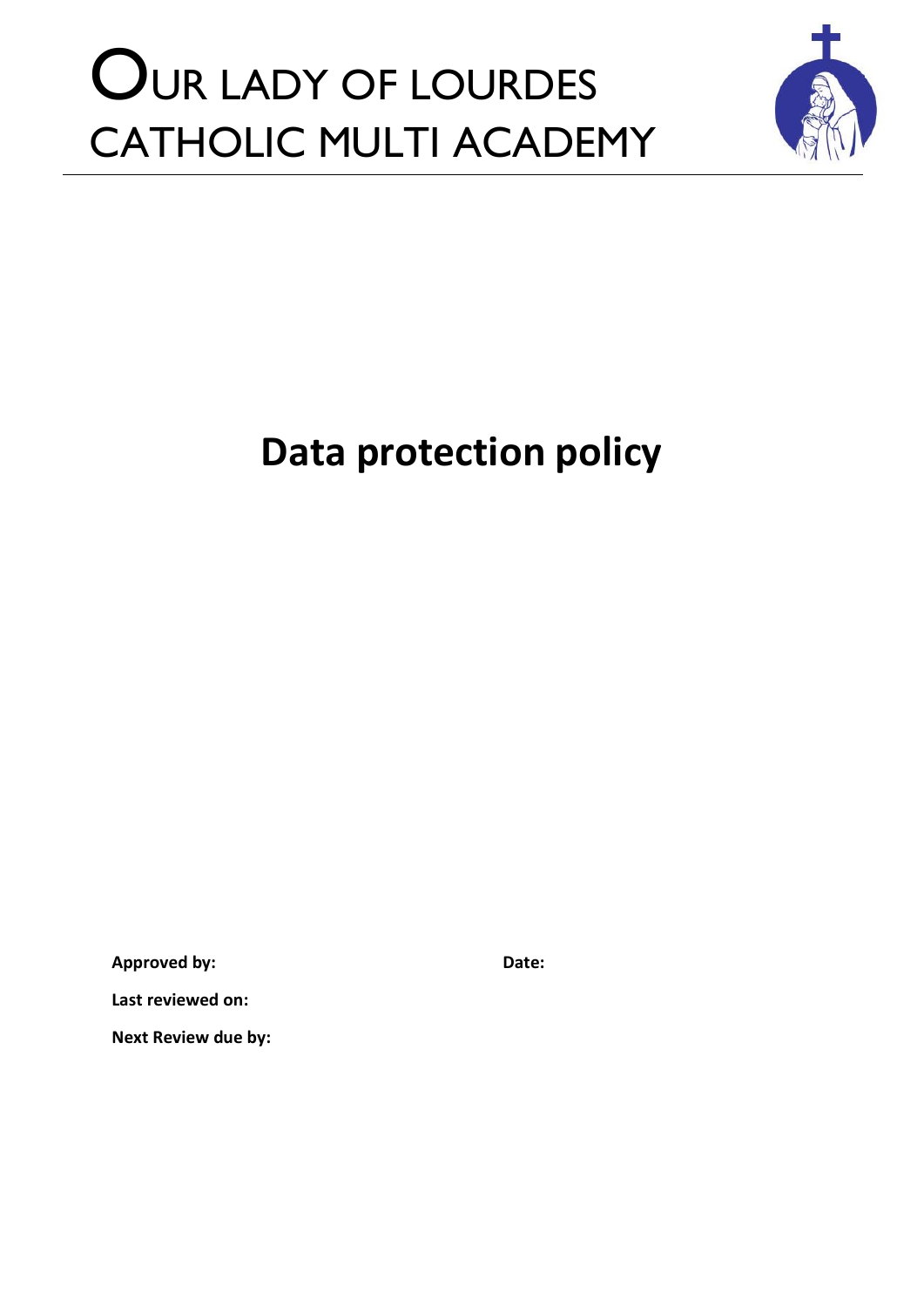### **Contents**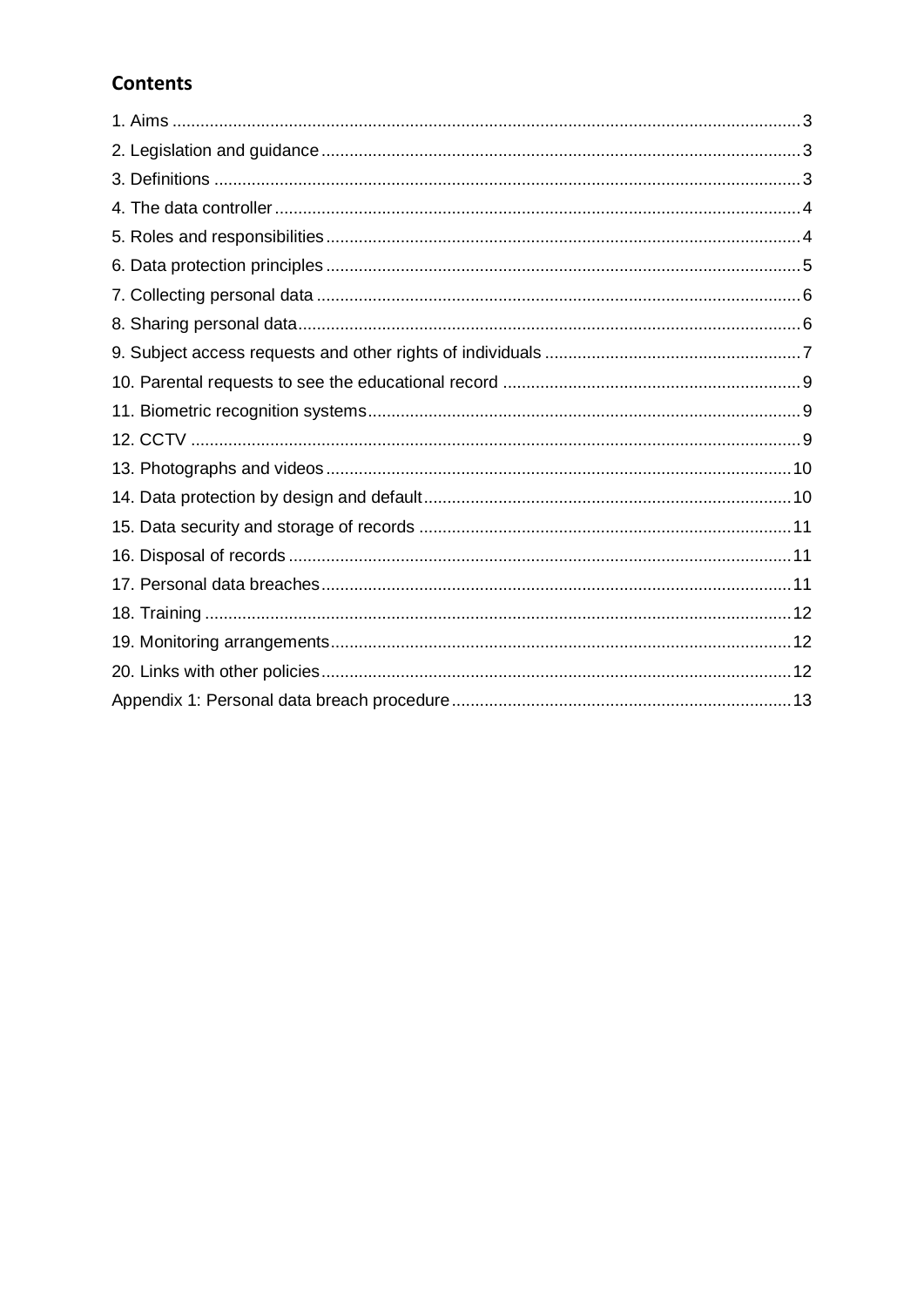#### **1. Aims**

Our Multi-Academy/school aims to ensure that all personal data collected about staff, pupils, parents, governors, visitors and other individuals is collected, stored and processed in accordance with the [General Data Protection Regulation \(GDPR\)](http://data.consilium.europa.eu/doc/document/ST-5419-2016-INIT/en/pdf) and the expected provisions of the Data Protection Act 2018 (DPA 2018) as set out in the [Data Protection Bill.](https://publications.parliament.uk/pa/bills/cbill/2017-2019/0153/18153.pdf)

This policy applies to all personal data, regardless of whether it is in paper or electronic format.

#### **2. Legislation and guidance**

This policy meets the requirements of the GDPR and the expected provisions of the DPA 2018. It is based on guidance published by the Information Commissioner's Office (ICO) on the [GDPR](https://ico.org.uk/for-organisations/guide-to-the-general-data-protection-regulation-gdpr/individual-rights/right-to-be-informed/) and the ICO's [code of practice for subject access requests.](https://ico.org.uk/media/for-organisations/documents/2014223/subject-access-code-of-practice.pdf)

It meets the requirements of the [Protection of Freedoms Act 2012](https://www.legislation.gov.uk/ukpga/2012/9/part/1/chapter/2) when referring to our use of biometric data.

It also reflects the ICO's [code of practice](https://ico.org.uk/media/for-organisations/documents/1542/cctv-code-of-practice.pdf) for the use of surveillance cameras and personal information.

| <b>Term</b>                         | <b>Definition</b>                                                                                                                               |
|-------------------------------------|-------------------------------------------------------------------------------------------------------------------------------------------------|
| <b>Personal data</b>                | Any information relating to an identified, or<br>identifiable, individual.                                                                      |
|                                     | This may include the individual's:                                                                                                              |
|                                     | Name (including initials)<br>$\bullet$                                                                                                          |
|                                     | Identification number                                                                                                                           |
|                                     | Location data                                                                                                                                   |
|                                     | Online identifier, such as a username                                                                                                           |
|                                     | It may also include factors specific to the<br>individual's physical, physiological, genetic,<br>mental, economic, cultural or social identity. |
| Special categories of personal data | Personal data which is more sensitive and so<br>needs more protection, including information<br>about an individual's:                          |
|                                     | Racial or ethnic origin<br>$\bullet$                                                                                                            |
|                                     | Political opinions                                                                                                                              |
|                                     | Religious or philosophical beliefs<br>٠                                                                                                         |
|                                     | Trade union membership<br>٠                                                                                                                     |
|                                     | Genetics                                                                                                                                        |
|                                     | Biometrics (such as fingerprints, retina<br>and iris patterns), where used for<br>identification purposes                                       |
|                                     | Health - physical or mental                                                                                                                     |
|                                     | Sex life or sexual orientation                                                                                                                  |

#### **3. Definitions**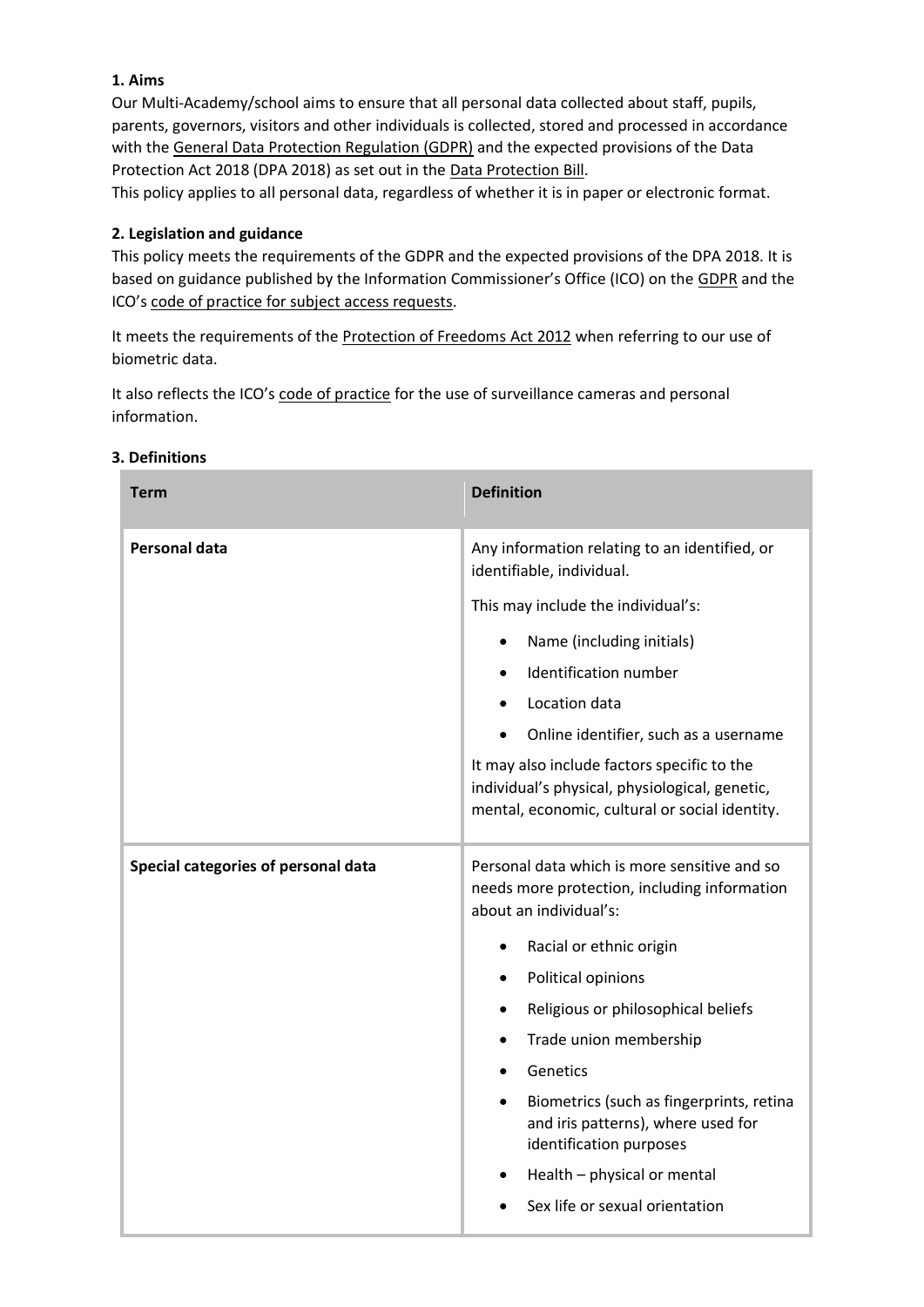| <b>Processing</b>    | Anything done to personal data, such as<br>collecting, recording, organising, structuring,<br>storing, adapting, altering, retrieving, using,<br>disseminating, erasing or destroying.<br>Processing can be automated or manual. |
|----------------------|----------------------------------------------------------------------------------------------------------------------------------------------------------------------------------------------------------------------------------|
| Data subject         | The identified or identifiable individual whose<br>personal data is held or processed.                                                                                                                                           |
| Data controller      | A person or organisation that determines the<br>purposes and the means of processing of<br>personal data.                                                                                                                        |
| Data processor       | A person or other body, other than an<br>employee of the data controller, who<br>processes personal data on behalf of the data<br>controller.                                                                                    |
| Personal data breach | A breach of security leading to the accidental<br>or unlawful destruction, loss, alteration,<br>unauthorised disclosure of, or access to<br>personal data.                                                                       |

#### **4. The data controller**

Our Multi-Academy/school processes personal data relating to parents, pupils, staff, governors, visitors and others, and therefore is a data controller.

The Multi-Academy/school is registered as a data controller with the ICO and will renew this registration annually or as otherwise legally required.

#### **5. Roles and responsibilities**

This policy applies to **all staff** employed by our Multi-Academy/school, and to external organisations or individuals working on our behalf. Staff who do not comply with this policy may face disciplinary action.

#### **5.1 Governing board**

The governing board has overall responsibility for ensuring that our Multi-Academy/school complies with all relevant data protection obligations.

#### **5.2 Data protection officer**

The data protection officer (DPO) is responsible for overseeing the implementation of this policy, monitoring our compliance with data protection law, and developing related policies and guidelines where applicable.

They will provide an annual report of their activities directly to the governing board and, where relevant, report to the board their advice and recommendations on Multi-Academy/school data protection issues.

The DPO is also the first point of contact for individuals whose data the school processes, and for the ICO.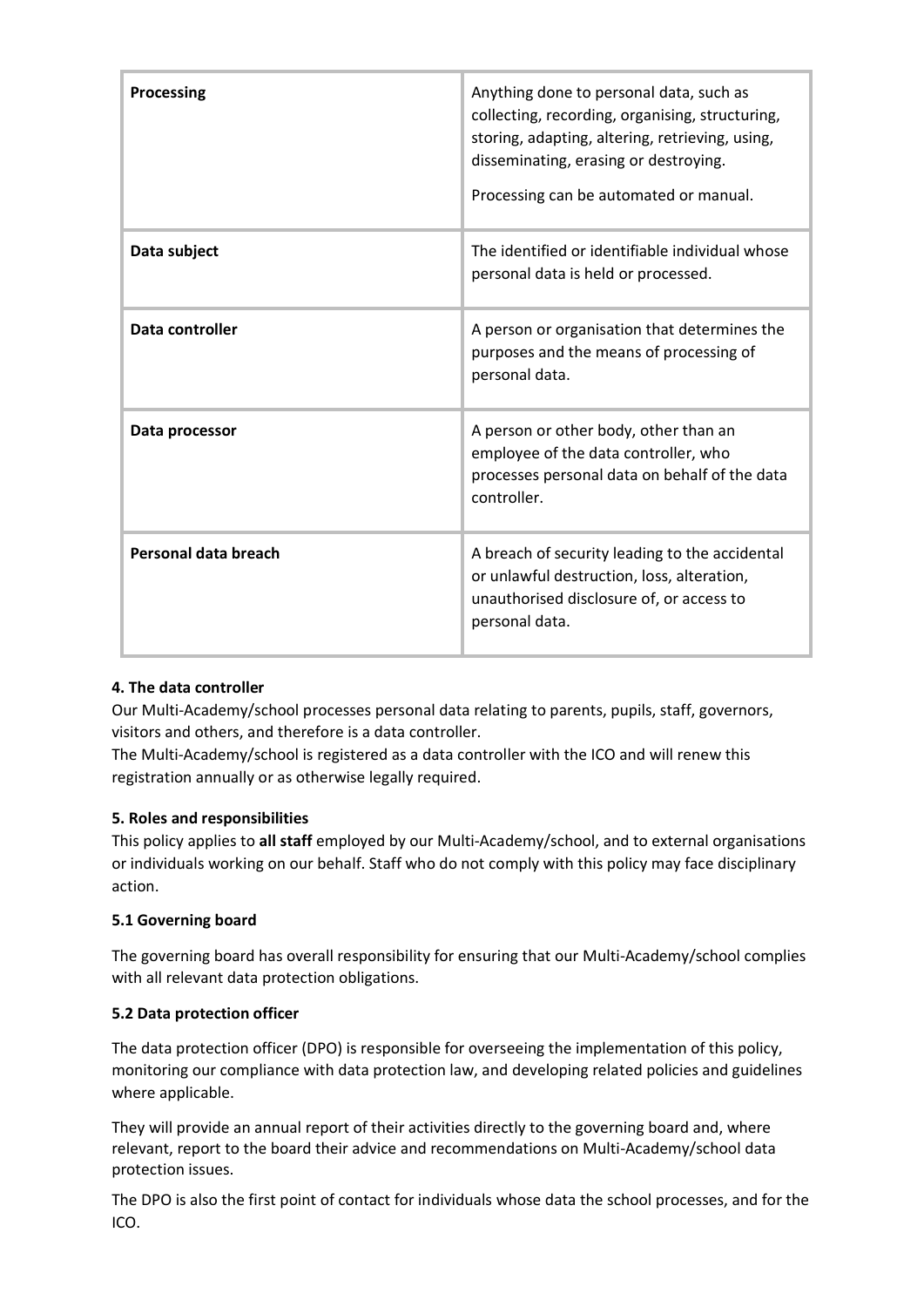Full details of the DPO's responsibilities are set out in their job description.

Our DPO is *Mr Luke Payton* and is contactable via

*Email: [dpo@lourdesmac.org.uk](mailto:dpo@lourdesmac.org.uk)*

*Phone: 01527 528 261*

*Address: Our Lady of Lourdes Catholic MAC, The School House,* 

*c/o St Bedes Catholic Middle School, Holloway Lane, Redditch, Worcestershire; B98 7HA*

#### **5.3 Headteacher / Principal / Head of School**

The Headteacher / Principal / Head of School acts as the representative of the data controller on a day-to-day basis.

#### **5.4 All staff**

Staff are responsible for:

- Collecting, storing and processing any personal data in accordance with this policy
- Informing the Multi-Academy/school of any changes to their personal data, such as a change of address
- Contacting the DPO in the following circumstances:
	- $\circ$  With any questions about the operation of this policy, data protection law, retaining personal data or keeping personal data secure
	- o If they have any concerns that this policy is not being followed
	- $\circ$  If they are unsure whether or not they have a lawful basis to use personal data in a particular way
	- $\circ$  If they need to rely on or capture consent, draft a privacy notice, deal with data protection rights invoked by an individual, or transfer personal data outside the European Economic Area
	- $\circ$  If there has been a data breach
	- $\circ$  Whenever they are engaging in a new activity that may affect the privacy rights of individuals
	- $\circ$  If they need help with any contracts or sharing personal data with third parties

#### **6. Data protection principles**

The GDPR is based on data protection principles that our Multi-Academy/school must comply with. The principles say that personal data must be:

- Processed lawfully, fairly and in a transparent manner
- Collected for specified, explicit and legitimate purposes
- Adequate, relevant and limited to what is necessary to fulfil the purposes for which it is processed
- Accurate and, where necessary, kept up to date
- Kept for no longer than is necessary for the purposes for which it is processed
- Processed in a way that ensures it is appropriately secure

This policy sets out how the Multi-Academy/school aims to comply with these principles.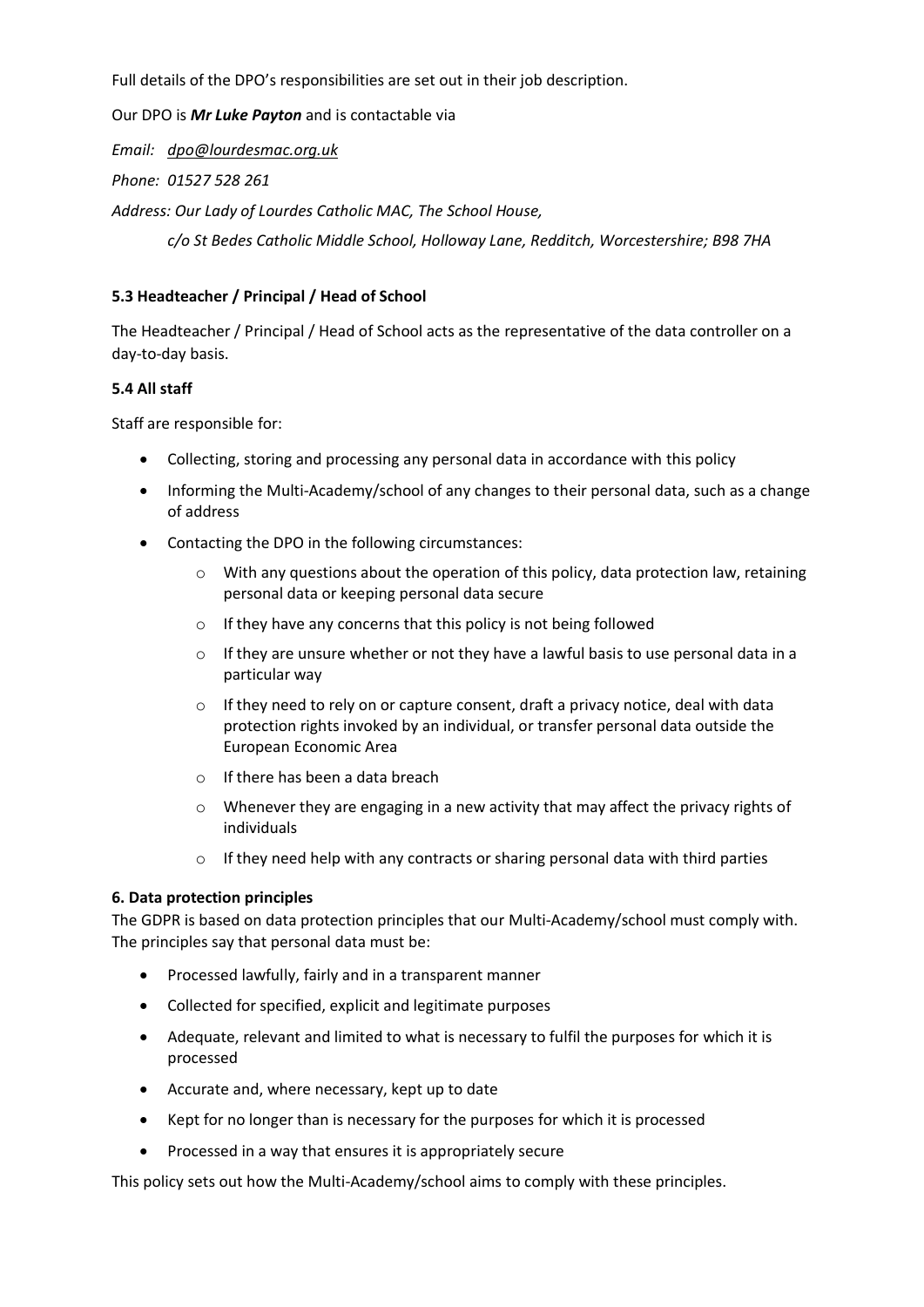#### **7. Collecting personal data**

#### **7.1 Lawfulness, fairness and transparency**

We will only process personal data where we have one of 6 'lawful bases' (legal reasons) to do so under data protection law:

- The data needs to be processed so that the Multi-Academy/school can **fulfil a contract** with the individual, or the individual has asked the school to take specific steps before entering into a contract
- The data needs to be processed so that the Multi-Academy/school can **comply with a legal obligation**
- The data needs to be processed to ensure the **vital interests** of the individual e.g. to protect someone's life
- The data needs to be processed so that the Multi-Academy/school, as a public authority, can perform a task **in the public interest,** and carry out its official functions
- The data needs to be processed for the **legitimate interests** of the Multi-Academy/school or a third party (provided the individual's rights and freedoms are not overridden)
- The individual (or their parent/carer when appropriate in the case of a pupil) has freely given clear **consent**

For special categories of personal data, we will also meet one of the special category conditions for processing which are set out in the GDPR and Data Protection Act 2018.

If we offer online services to pupils, such as classroom apps, and we intend to rely on consent as a basis for processing, we will get parental consent (except for online counselling and preventive services).

If we offer online services to pupils, such as classroom apps, and we intend to rely on consent as a basis for processing, we will get parental consent where the pupil is under 13 (except for online counselling and preventive services).

Whenever we first collect personal data directly from individuals, we will provide them with the relevant information required by data protection law.

#### **7.2 Limitation, minimisation and accuracy**

We will only collect personal data for specified, explicit and legitimate reasons. We will explain these reasons to the individuals when we first collect their data.

If we want to use personal data for reasons other than those given when we first obtained it, we will inform the individuals concerned before we do so, and seek consent where necessary.

Staff must only process personal data where it is necessary in order to do their jobs.

When staff no longer need the personal data they hold, they must ensure it is deleted or anonymised. This will be done in accordance with the Multi-Academy/school's record retention schedule.

A copy of the record retention schedule is available at http://www.lourdesmac.org.uk

#### **8. Sharing personal data**

We will not normally share personal data with anyone else, but may do so where:

- There is an issue with a pupil or parent/carer that puts the safety of our staff at risk
- We need to liaise with other agencies we will seek consent as necessary before doing this
- Our suppliers or contractors need data to enable us to provide services to our staff and pupils – for example, IT companies. When doing this, we will: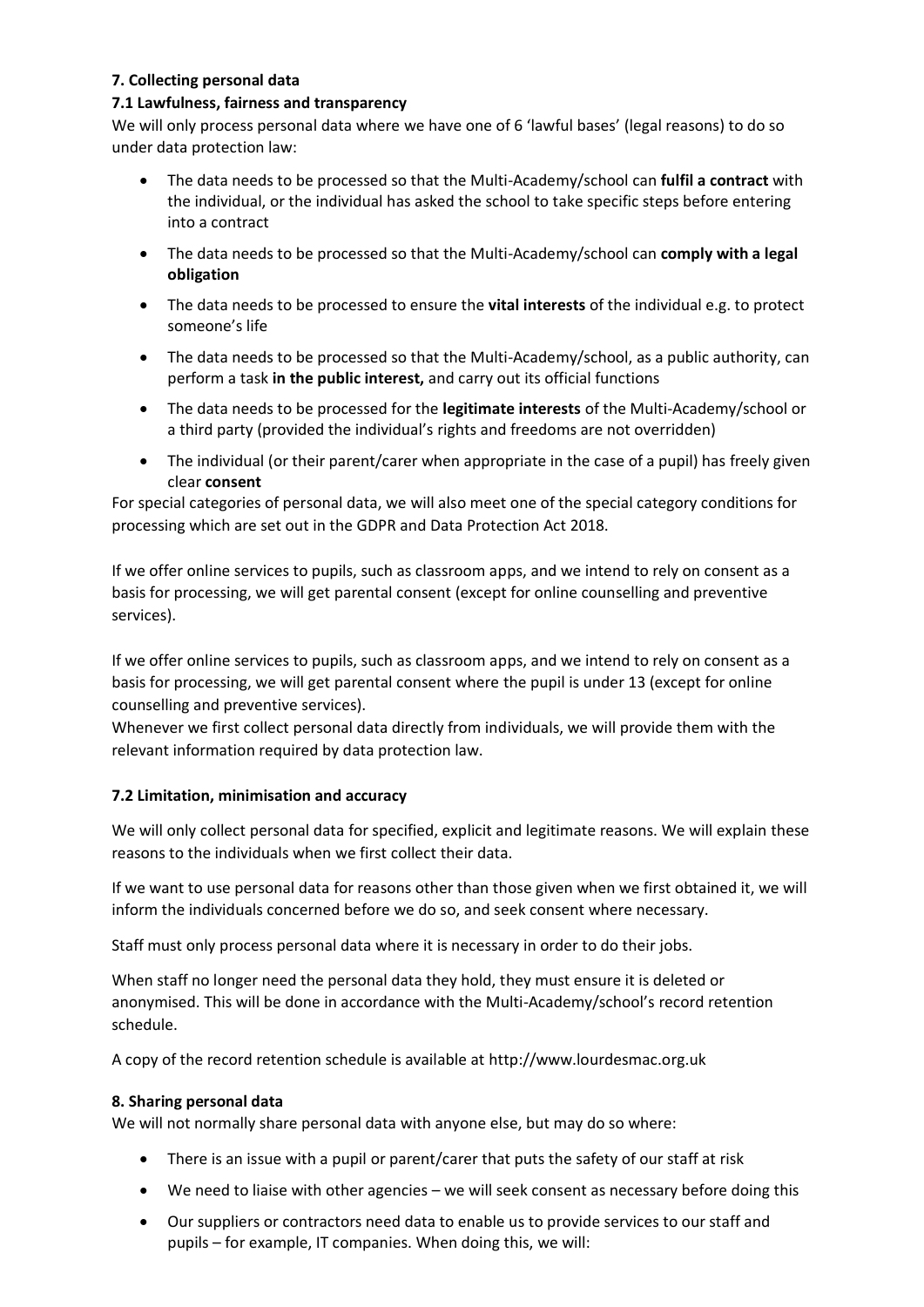- $\circ$  Only appoint suppliers or contractors which can provide sufficient guarantees that they comply with data protection law
- $\circ$  Establish a data sharing agreement with the supplier or contractor, either in the contract or as a standalone agreement, to ensure the fair and lawful processing of any personal data we share
- $\circ$  Only share data that the supplier or contractor needs to carry out their service, and information necessary to keep them safe while working with us

We will also share personal data with law enforcement and government bodies where we are legally required to do so, including for:

- The prevention or detection of crime and/or fraud
- The apprehension or prosecution of offenders
- The assessment or collection of tax owed to HMRC
- In connection with legal proceedings
- Where the disclosure is required to satisfy our safeguarding obligations
- Research and statistical purposes, as long as personal data is sufficiently anonymised or consent has been provided

We may also share personal data with emergency services and local authorities to help them to respond to an emergency situation that affects any of our pupils or staff.

Where we transfer personal data to a country or territory outside the European Economic Area, we will do so in accordance with data protection law.

#### **9. Subject access requests and other rights of individuals**

#### **9.1 Subject access requests**

Individuals have a right to make a 'subject access request' to gain access to personal information that the Multi-Academy/school holds about them. This includes:

- Confirmation that their personal data is being processed
- Access to a copy of the data
- The purposes of the data processing
- The categories of personal data concerned
- Who the data has been, or will be, shared with
- How long the data will be stored for, or if this isn't possible, the criteria used to determine this period
- The source of the data, if not the individual
- Whether any automated decision-making is being applied to their data, and what the significance and consequences of this might be for the individual

Subject access requests must be submitted in writing, either by letter, email or fax to the DPO. They should include:

- Name of individual
- Correspondence address
- Contact number and email address
- Details of the information requested

If staff receive a subject access request they must immediately forward it to the DPO.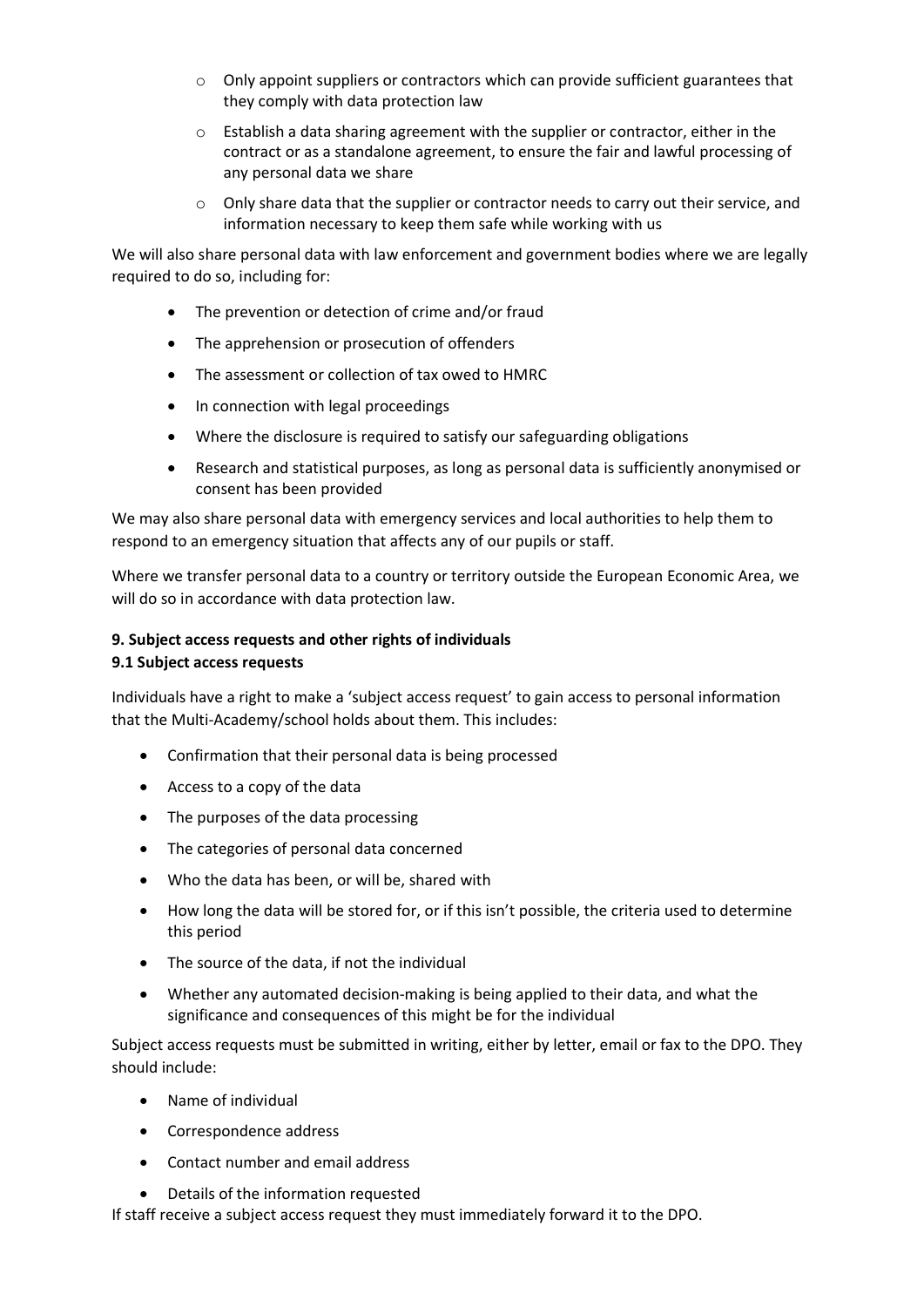#### **9.2 Children and subject access requests**

Personal data about a child belongs to that child, and not the child's parents or carers. For a parent or carer to make a subject access request with respect to their child, the child must either be unable to understand their rights and the implications of a subject access request, or have given their consent.

Children below the age of 12 are generally not regarded to be mature enough to understand their rights and the implications of a subject access request. Therefore, most subject access requests from parents or carers of pupils at our Multi-Academy/school may be granted without the express permission of the pupil. This is not a rule and a pupil's ability to understand their rights will always be judged on a case-by-case basis.

Children aged 12 and above are generally regarded to be mature enough to understand their rights and the implications of a subject access request. Therefore, most subject access requests from parents or carers of pupils at our Multi-Academy/school may not be granted without the express permission of the pupil. This is not a rule and a pupil's ability to understand their rights will always be judged on a case-by-case basis.

#### **9.3 Responding to subject access requests**

When responding to requests, we:

- May ask the individual to provide 2 forms of identification
- May contact the individual via phone to confirm the request was made
- Will respond without delay and within 1 month of receipt of the request
- Will provide the information free of charge
- May tell the individual we will comply within 3 months of receipt of the request, where a request is complex or numerous. We will inform the individual of this within 1 month, and explain why the extension is necessary

We will not disclose information if it:

- Might cause serious harm to the physical or mental health of the pupil or another individual
- Would reveal that the child is at risk of abuse, where the disclosure of that information would not be in the child's best interests
- Is contained in adoption or parental order records
- Is given to a court in proceedings concerning the child

If the request is unfounded or excessive, we may refuse to act on it, or charge a reasonable fee which takes into account administrative costs.

A request will be deemed to be unfounded or excessive if it is repetitive, or asks for further copies of the same information.

When we refuse a request, we will tell the individual why, and tell them they have the right to complain to the ICO.

#### **9.4 Other data protection rights of the individual**

In addition to the right to make a subject access request (see above), and to receive information when we are collecting their data about how we use and process it (see section 7), individuals also have the right to:

- Withdraw their consent to processing at any time
- Ask us to rectify, erase or restrict processing of their personal data, or object to the processing of it (in certain circumstances)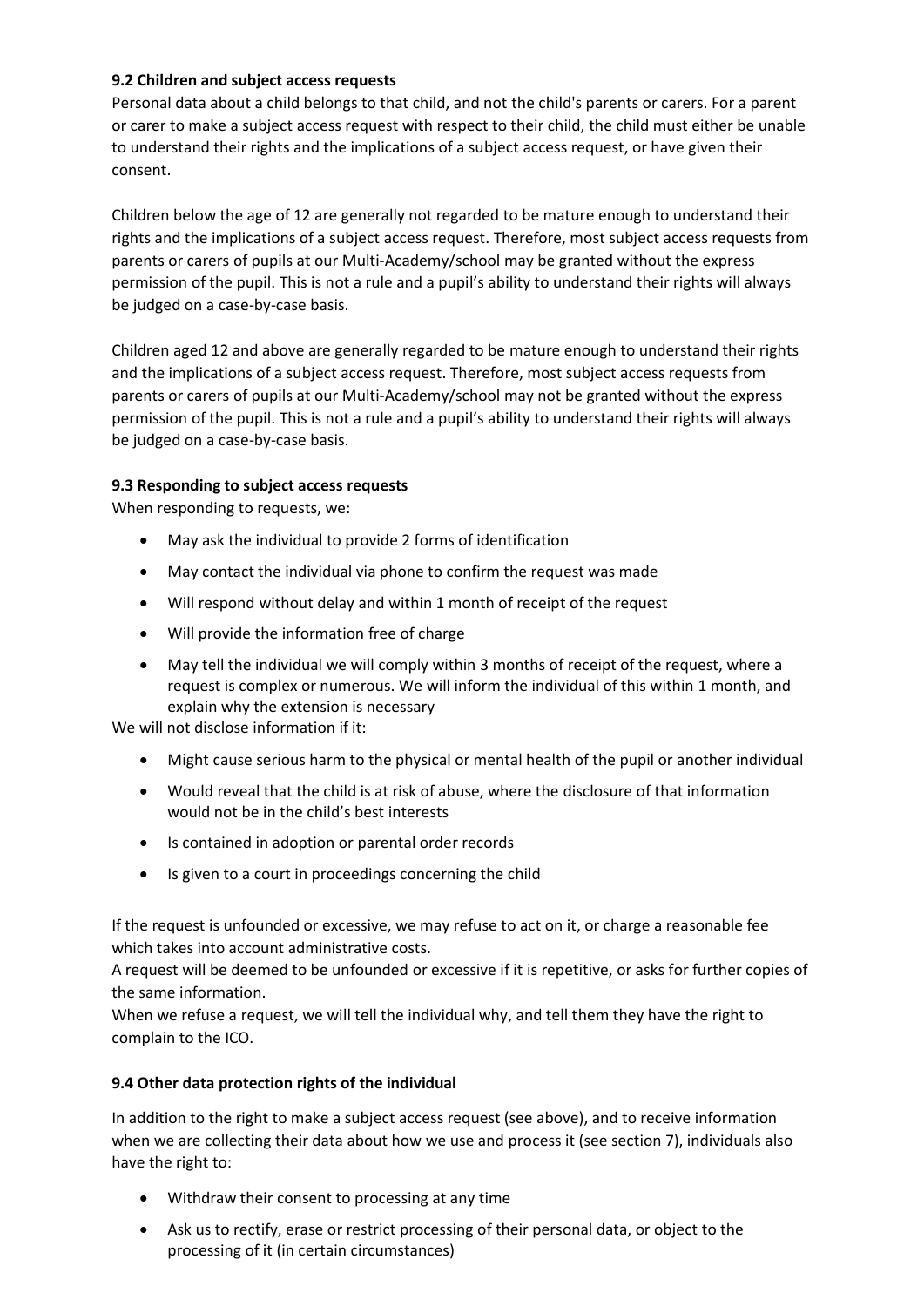- Prevent use of their personal data for direct marketing
- Challenge processing which has been justified on the basis of public interest
- Request a copy of agreements under which their personal data is transferred outside of the European Economic Area
- Object to decisions based solely on automated decision making or profiling (decisions taken with no human involvement, that might negatively affect them)
- Prevent processing that is likely to cause damage or distress
- Be notified of a data breach in certain circumstances
- Make a complaint to the ICO
- Ask for their personal data to be transferred to a third party in a structured, commonly used and machine-readable format (in certain circumstances)

Individuals should submit any request to exercise these rights to the DPO. If staff receive such a request, they must immediately forward it to the DPO.

#### **10. Parental requests to see the educational record**

Parents' can request to see their child's educational record in specific circumstances. Please contact the DPO to discuss this further

#### **11. Biometric recognition systems**

Where we use pupils' biometric data as part of an automated biometric recognition system (for example, pupils use finger prints to receive Multi-Academy/school dinners instead of paying with cash we will comply with the requirements of the [Protection of Freedoms Act 2012.](https://www.legislation.gov.uk/ukpga/2012/9/section/26)

Parents/carers will be notified before any biometric recognition system is put in place or before their child first takes part in it. The Multi-Academy/school will get written consent from at least one parent or carer before we take any biometric data from their child and first process it.

Parents/carers and pupils have the right to choose not to use the Multi-Academy/school's biometric system(s). We will provide alternative means of accessing the relevant services for those pupils. For example, pupils can pay for school dinners in cash at each transaction if they wish or use a pin code.

Parents/carers and pupils can object to participation in the Multi-Academy/school's biometric recognition system(s), or withdraw consent, at any time, and we will make sure that any relevant data already captured is deleted.

As required by law, if a pupil refuses to participate in, or continue to participate in, the processing of their biometric data, we will not process that data irrespective of any consent given by the pupil's parent(s)/carer(s).

Where staff members or other adults use the school's biometric system(s), we will also obtain their consent before they first take part in it, and provide alternative means of accessing the relevant service if they object. Staff and other adults can also withdraw consent at any time, and the Multi-Academy/school will delete any relevant data already captured.

#### **12. CCTV**

We use CCTV in various locations around the school site to ensure it remains safe. We will adhere to the ICO's [code of practice](https://ico.org.uk/media/for-organisations/documents/1542/cctv-code-of-practice.pdf) for the use of CCTV.

We do not need to ask individuals' permission to use CCTV, but we make it clear where individuals are being recorded. Security cameras are clearly visible and accompanied by prominent signs explaining that CCTV is in use.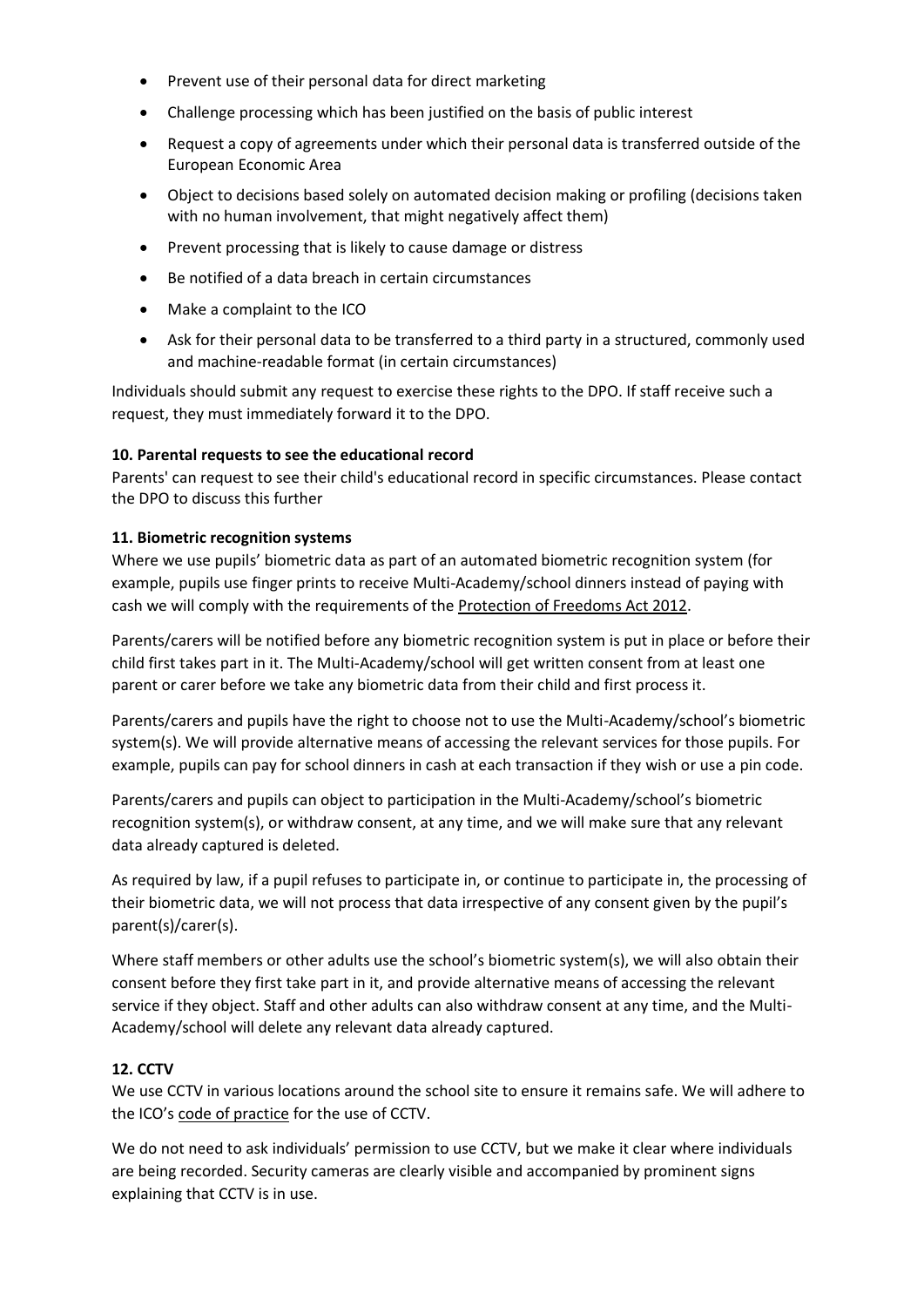#### **13. Photographs and videos**

As part of our Multi-Academy/school activities, we may take photographs and record images of individuals within our school.

We will obtain written consent from parents/carers for photographs and videos to be taken of their child for communication, marketing and promotional materials. We will clearly explain how the photograph and/or video will be used to both the parent/carer and pupil.

We will obtain written consent from parents/carers, or pupils aged 18 and over, for photographs and videos to be taken of pupils for communication, marketing and promotional materials.

Where we need parental consent, we will clearly explain how the photograph and/or video will be used to both the parent/carer and pupil. Where we don't need parental consent, we will clearly explain to the pupil how the photograph and/or video will be used.

Uses may include:

- Within the Multi-Academy/school on notice boards and in Multi-Academy/school magazines, brochures, newsletters, etc.
- Outside of Multi-Academy/school by external agencies such as the Multi-Academy/school photographer, newspapers, campaigns
- Online on our Multi-Academy/school website or social media pages

Consent can be refused or withdrawn at any time. If consent is withdrawn, we will delete the photograph or video and not distribute it further.

When using photographs and videos in this way we will not accompany them with any other personal information about the child, to ensure they cannot be identified.

See our child protection and safeguarding policy/photography policy/other relevant policy for more information on our use of photographs and videos.

#### **14. Data protection by design and default**

We will put measures in place to show that we have integrated data protection into all of our data processing activities, including:

- Appointing a suitably qualified DPO, and ensuring they have the necessary resources to fulfil their duties and maintain their expert knowledge
- Only processing personal data that is necessary for each specific purpose of processing, and always in line with the data protection principles set out in relevant data protection law (see section 6)
- Completing privacy impact assessments where the Multi-Academy/ school's processing of personal data presents a high risk to rights and freedoms of individuals, and when introducing new technologies (the DPO will advise on this process)
- Integrating data protection into internal documents including this policy, any related policies and privacy notices
- Regularly training members of staff on data protection law, this policy, any related policies and any other data protection matters; we will also keep a record of attendance
- Regularly conducting reviews and audits to test our privacy measures and make sure we are compliant
- Maintaining records of our processing activities, including:
	- $\circ$  For the benefit of data subjects, making available the name and contact details of our Multi-Academy and DPO and all information we are required to share about how we use and process their personal data (via our privacy notices)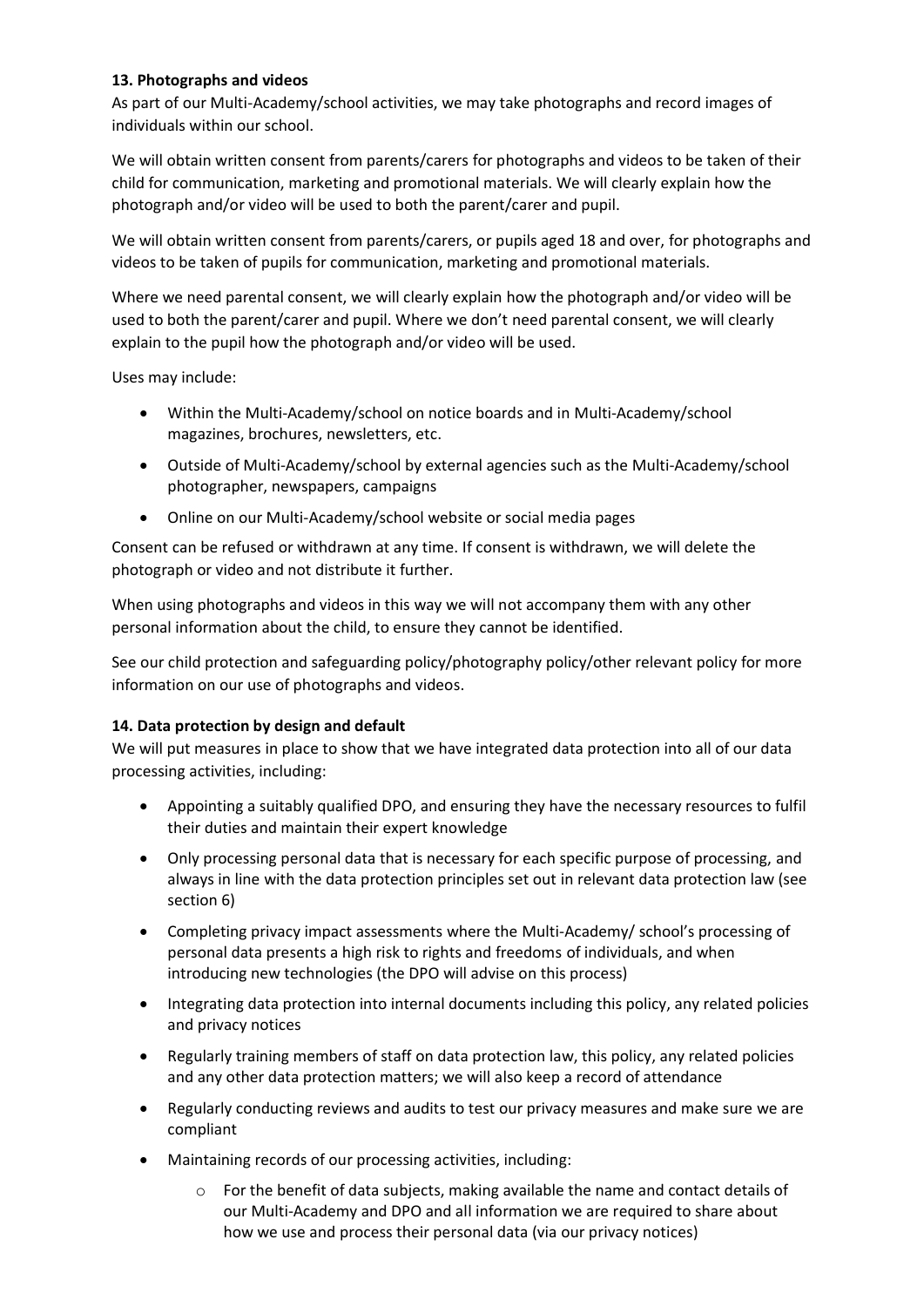$\circ$  For all personal data that we hold, maintaining an internal record of the type of data, data subject, how and why we are using the data, any third-party recipients, how and why we are storing the data, retention periods and how we are keeping the data secure

#### **15. Data security and storage of records**

We will protect personal data and keep it safe from unauthorised or unlawful access, alteration, processing or disclosure, and against accidental or unlawful loss, destruction or damage.

In particular:

- Paper-based records and portable electronic devices, such as laptops and hard drives that contain personal data are kept under lock and key when not in use
- Papers containing confidential personal data must not be left on office and classroom desks, on staffroom tables, pinned to notice/display boards, or left anywhere else where there is general access
- Where personal information needs to be taken off site, staff must sign it in and out from the school office
- Passwords that are at least 8 characters long containing letters and numbers are used to access school computers, laptops and other electronic devices. Staff and pupils are reminded to change their passwords at regular intervals
- Encryption software is used to protect all portable devices and removable media, such as laptops and USB devices
- Staff, pupils or governors who store personal information on their personal devices are expected to follow the same security procedures as for school-owned equipment (see our online safety policy/ICT policy/acceptable use agreement/policy on acceptable use])
- Where we need to share personal data with a third party, we carry out due diligence and take reasonable steps to ensure it is stored securely and adequately protected (see section 8)

#### **16. Disposal of records**

Personal data that is no longer needed will be disposed of securely. Personal data that has become inaccurate or out of date will also be disposed of securely, where we cannot or do not need to rectify or update it.

For example, we will shred or incinerate paper-based records, and overwrite or delete electronic files. We may also use a third party to safely dispose of records on the school's behalf. If we do so, we will require the third party to provide sufficient guarantees that it complies with data protection law.

#### **17. Personal data breaches**

The Multi-Academy/school will make all reasonable endeavours to ensure that there are no personal data breaches. In the unlikely event of a suspected data breach, we will follow the procedure set out in appendix 1. When appropriate, we will report the data breach to the ICO within 72 hours. Such breaches in a Multi-Academy/school context may include, but are not limited to:

- A non-anonymised dataset being published on the Multi-Academy/school website which shows the exam results of pupils eligible for the pupil premium
- Safeguarding information being made available to an unauthorised person
- The theft of a Multi-Academy/school laptop containing non-encrypted personal data about pupils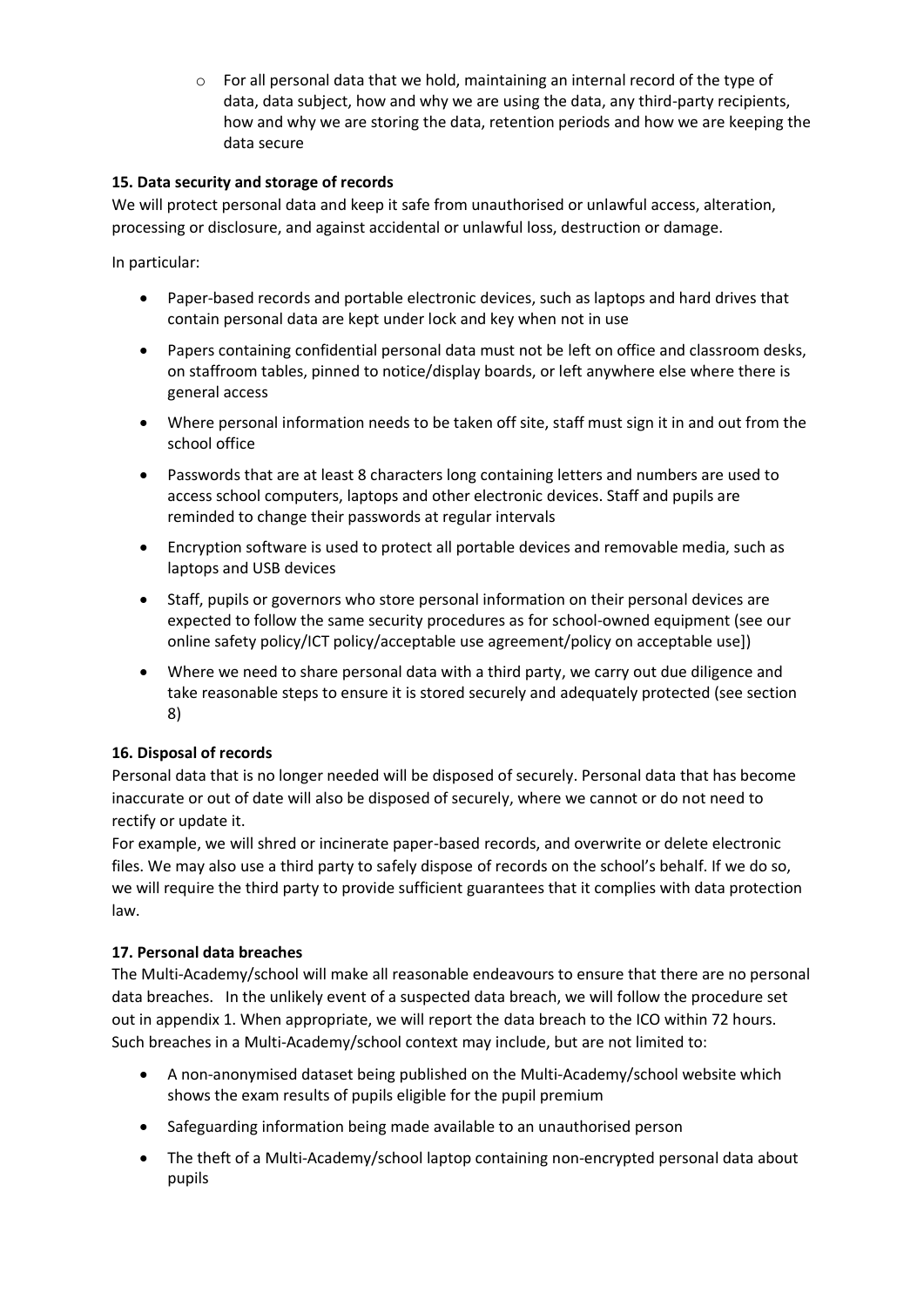#### **18. Training**

All staff and Directors and Academy Representatives are provided with data protection training as part of their induction process.

Data protection will also form part of continuing professional development, where changes to legislation, guidance or the school's processes make it necessary.

#### **19. Monitoring arrangements**

The DPO is responsible for monitoring and reviewing this policy.

This policy will be reviewed and updated if necessary when the Data Protection Bill receives royal assent and becomes law (as the Data Protection Act 2018) – if any changes are made to the bill that affect our Multi-Academy/school's practice. Otherwise, or from then on, this policy will be reviewed **every 2 years** and shared with the full governing board.

#### **20. Links with other policies**

This data protection policy is linked to our:

• Freedom of information publication scheme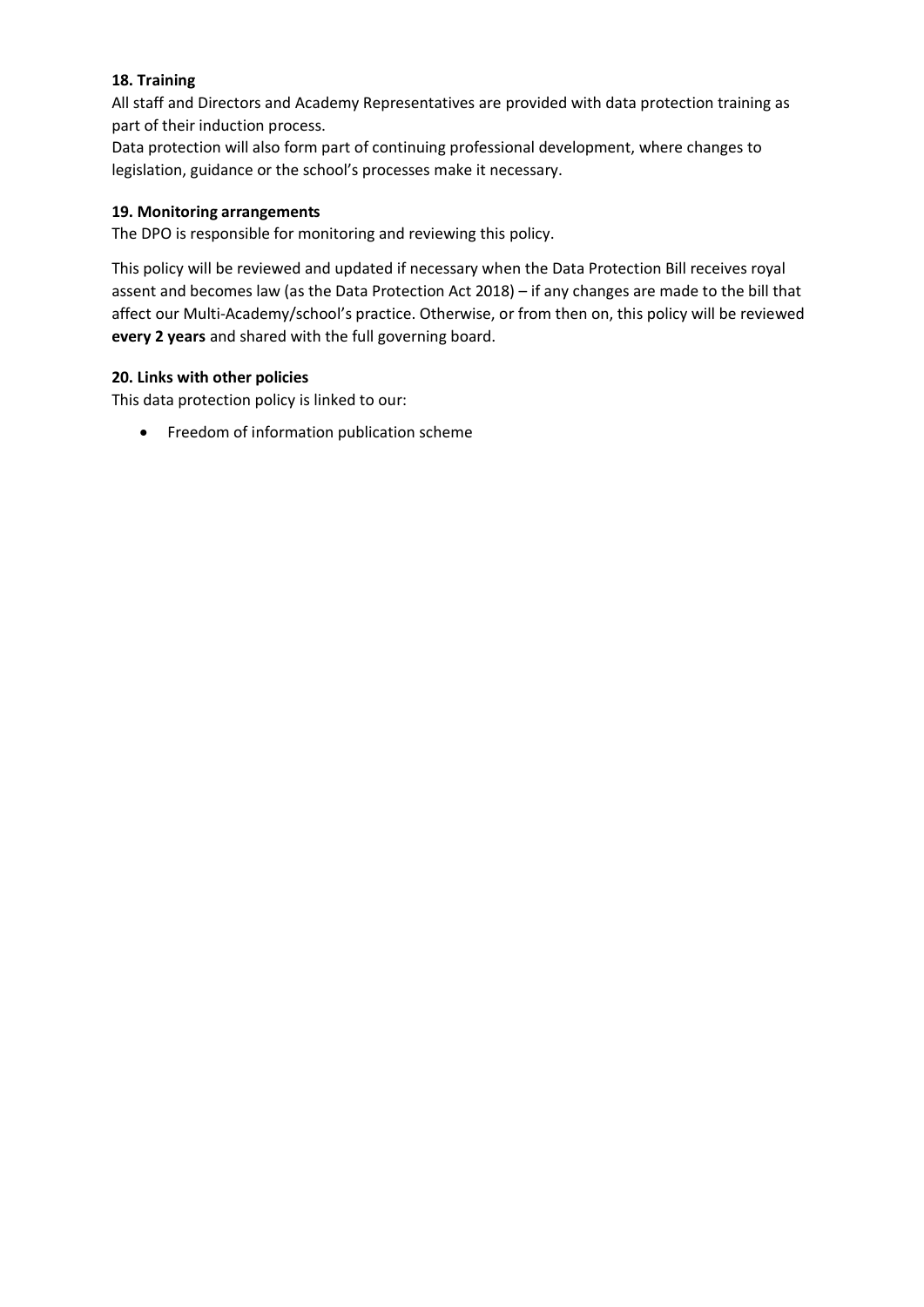#### **Appendix 1: Personal data breach procedure**

This procedure is based on [guidance on personal data breaches](https://ico.org.uk/for-organisations/guide-to-the-general-data-protection-regulation-gdpr/personal-data-breaches/) produced by the ICO.

- On finding or causing a breach, or potential breach, the staff member or data processor must immediately notify the DPO
- The DPO will investigate the report, and determine whether a breach has occurred. To decide, the DPO will consider whether personal data has been accidentally or unlawfully:
	- o Lost
	- o Stolen
	- o Destroyed
	- o Altered
	- o Disclosed or made available where it should not have been
	- o Made available to unauthorised people
- The DPO will alert the Headteacher / Principal / Head of School and the chair of Directors
- The DPO will make all reasonable efforts to contain and minimise the impact of the breach, assisted by relevant staff members or data processors where necessary. (Actions relevant to specific data types are set out at the end of this procedure)
- The DPO will assess the potential consequences, based on how serious they are, and how likely they are to happen
- The DPO will work out whether the breach must be reported to the ICO. This must be judged on a case-by-case basis. To decide, the DPO will consider whether the breach is likely to negatively affect people's rights and freedoms, and cause them any physical, material or non-material damage (e.g. emotional distress), including through:
	- o Loss of control over their data
	- o Discrimination
	- o Identify theft or fraud
	- o Financial loss
	- o Unauthorised reversal of pseudonymisation (for example, key-coding)
	- o Damage to reputation
	- o Loss of confidentiality

 $\circ$  Any other significant economic or social disadvantage to the individual(s) concerned If it's likely that there will be a risk to people's rights and freedoms, the DPO must notify the ICO.

- The DPO will document the decision (either way), in case it is challenged at a later date by the ICO or an individual affected by the breach. Documented decisions are stored electronically and access restricted to the DPO.
- Where the ICO must be notified, the DPO will do this via the ['report a breach' page of the](https://ico.org.uk/for-organisations/report-a-breach/)  [ICO website](https://ico.org.uk/for-organisations/report-a-breach/) within 72 hours. As required, the DPO will set out:
	- $\circ$  A description of the nature of the personal data breach including, where possible:
		- The categories and approximate number of individuals concerned
		- The categories and approximate number of personal data records concerned
	- o The name and contact details of the DPO
	- o A description of the likely consequences of the personal data breach
	- o A description of the measures that have been, or will be taken, to deal with the breach and mitigate any possible adverse effects on the individual(s) concerned